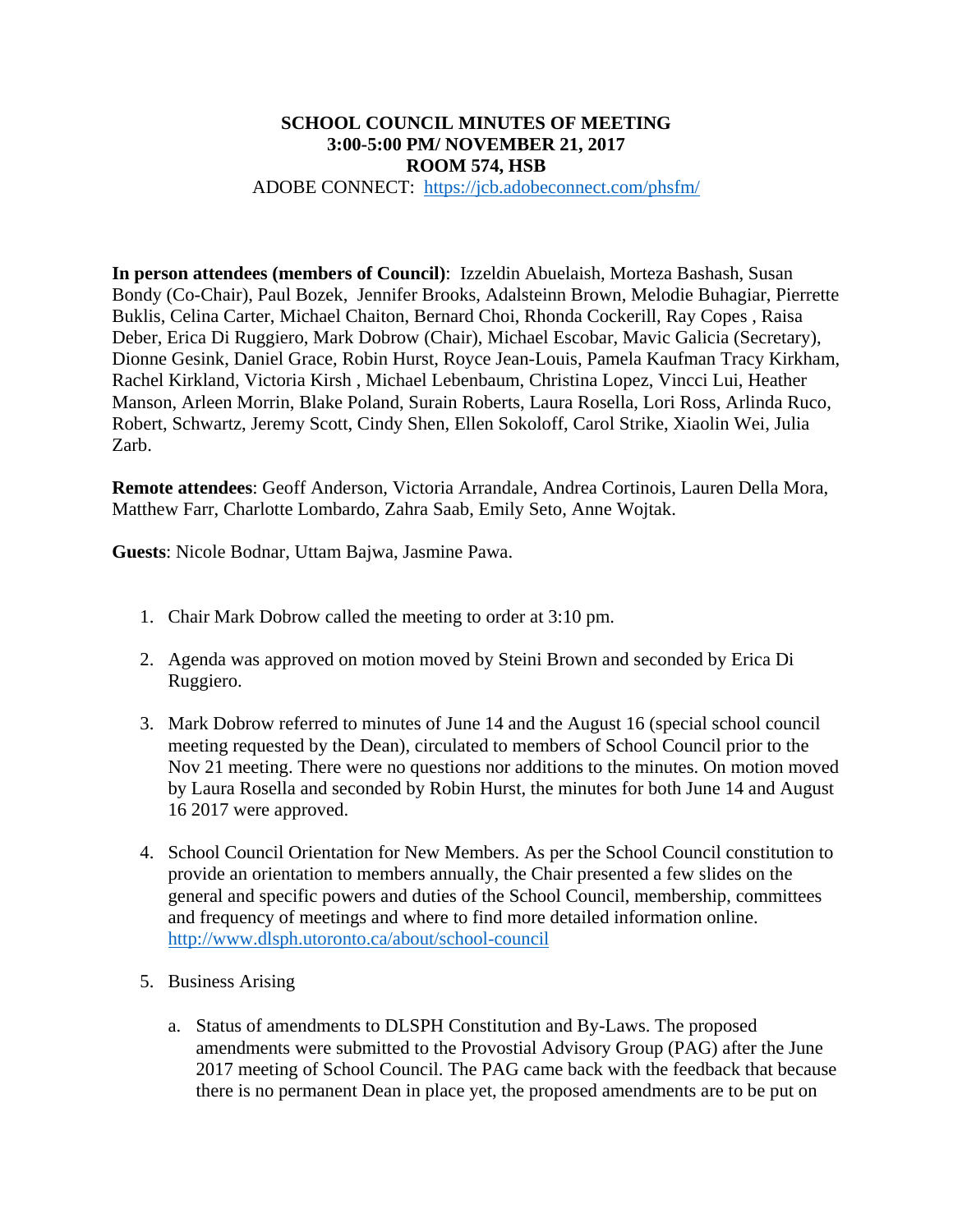hold. Mark recalled to the Council major proposed amendments: (1) definition of "Status Only" faculty, which in the required amendments by the PAG is not included; (2) the formal change in name (and function) of the 'Education Committee' to 'Education and Awards Committee' (the current functions of the Education Committee nonetheless already include reviewing and recommending, approving on behalf of Council, minor changes to the terms and conditions of new awards and award policies); and (3) membership change in the School Council. Therefore, even as the School Council Constitution and By-Laws are required to be reviewed in accordance every 5 years, all proposed changes are on hold until a permanent Dean is in place.

Steini added that School Council moved quickly to work on the amendments and submitted these according to the five-year timetable, however, the School Council will only address the amendments when a permanent Dean is in place.

- b. School Council Membership. There are some vacancies in the School Council for Other Academic Appointees, and the Education Committee for Teaching Staff and Other Academic Appointees. The Executive Committee has a full complement. Mark Dobrow put out a call for anyone who is interested to serve in these constituencies.
- c. Teaching Effectiveness Guidelines. Associate Dean, Faculty Affairs Mike Escobar provided an update. Some changes to the guidelines which are important for promotion were recommended by the Vice Provost, Faculty and Academic Life. An updated document will be presented to the Education Committee when it meets on Feb 20, 2018 for review. The guidelines will then go back to the VPFAL for approval. Steini Brown added a note of thanks to folks who attended the 16 Aug 2017 School Council Special Meeting where the Teaching Effectiveness Guidelines were presented and opened up to the faculty for feedback. There were no questions on the item.
- 6. Interim Dean's Report. Steini invited faculty to the Professors' Rounds reception that is due to take place at 5 pm on the  $7<sup>th</sup>$  floor after the School Council meeting to celebrate the promotion of certain Faculty members.
	- Budget. The School has been in a structural deficit. With a lot of dedicated hours and the work of the School's senior administrative leadership, Steini reported that the budget is in better shape, with only 1 out of the next 5 years projected to be in the red, a major shift from the current state.
	- Hiring freeze that was enforced in the last three years is now lifted.
	- The search for Indigenous Health faculty is on, resumes are currently being received by the Dean's Office. (an off cycle search)
	- The budget put together will allow for 10 more hires for permanent faculty, tenure or teaching stream, subject to open competition. There will also be 2 administrative role hires. The School is also hitting enrollment targets, with no evidence of decline. School is attracting even more talented students.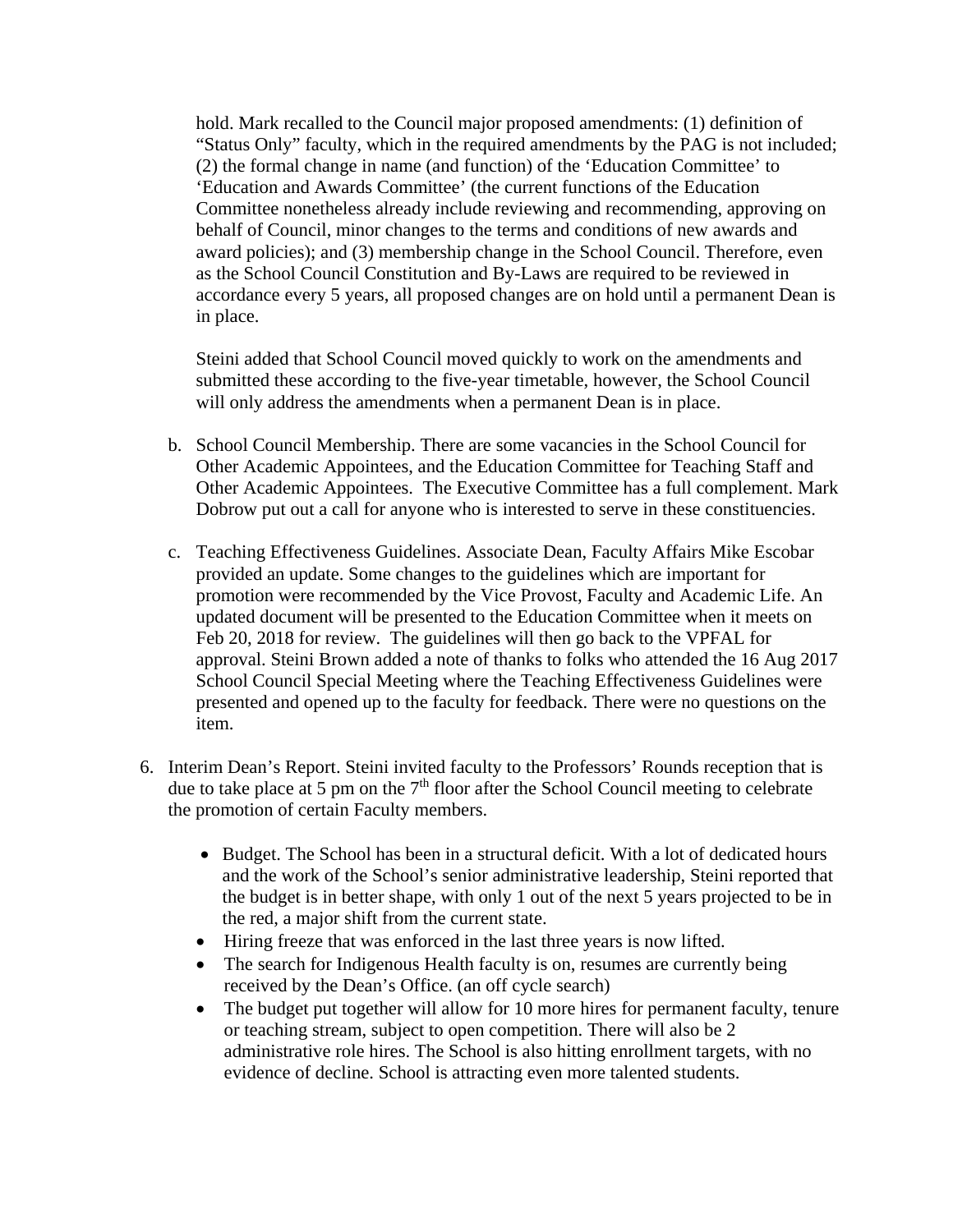- Rankings. #5 globally in 2017 Shanghai Rankings. Up one spot in the U.S. News and World Report i.e., #13 Public Health School globally.
- The Operational Plan mentioned in the External Review is done and is making its way through Faculty meetings; the School is slowly rolling out components of the plan that the School is allowed to do while the search for a permanent Dean proceeds. (The Academic Plan or Strategic Plan, on the other hand, is currently in a holding pattern until a permanent Dean is in place). Under this plan, the School is looking at things like conflict of interest which includes researchers; increasing global health presence; technology, teaching space as recommended by the Space Committee.

On the question of hiring, Steini explained that hiring is a process where the School submits an Academic Budget Review (ABR) and a Complement Plan. The ABR (which includes the School's Complement Plan) will be submitted on time, and approved in January 2018. The School is now on regular planning cycle with the hiring prohibition lifted and confirmed with the Provost by Steini. We are hiring this academic year but no job offers are being handed out at this point.

# 7. Standing Items

a. School Council Education Committee.

Minor modifications which have been approved by the Education Committee do not have to be approved by the School Council. The following courses were approved:

### **5 new courses**

• (New Course) CHL5616H- Applied Survey Methods for Health Care Professionals (Paul Krueger)

• (New Course) CHL5631H- Tuberculosis Control and Public Health Foundations (Xiaolin Wei)

• (New Course) HAD5777H- Leading and Managing Change: Building Adaptive Capacity (Tina Smith, Christine Shea)

• (New Course) HAD5778H- Comparative Health Systems and Policy ( Greg Marchildon)

• (New Course) Evidence Synthesis for Health Services, Systems and Policy Research (Lusine Abrahamyan, Mark Dobrow, Petros Pechlivangoglou)

# **1 Change to Program**

(Changes to Program Requirements) PhD Epidemiology (Laura Rosella)

# **1 Course Name Change**

 (Course Name Change) CHL5421H- Aboriginal Health to Indigenous Health (Angela Mashford-Pringle)

The Education Committee also discussed at its last meeting (but did not bring to a vote) how to deal with the review process for academic awards, a function delegated by the School Council to the Education Committee. This item will be brought forward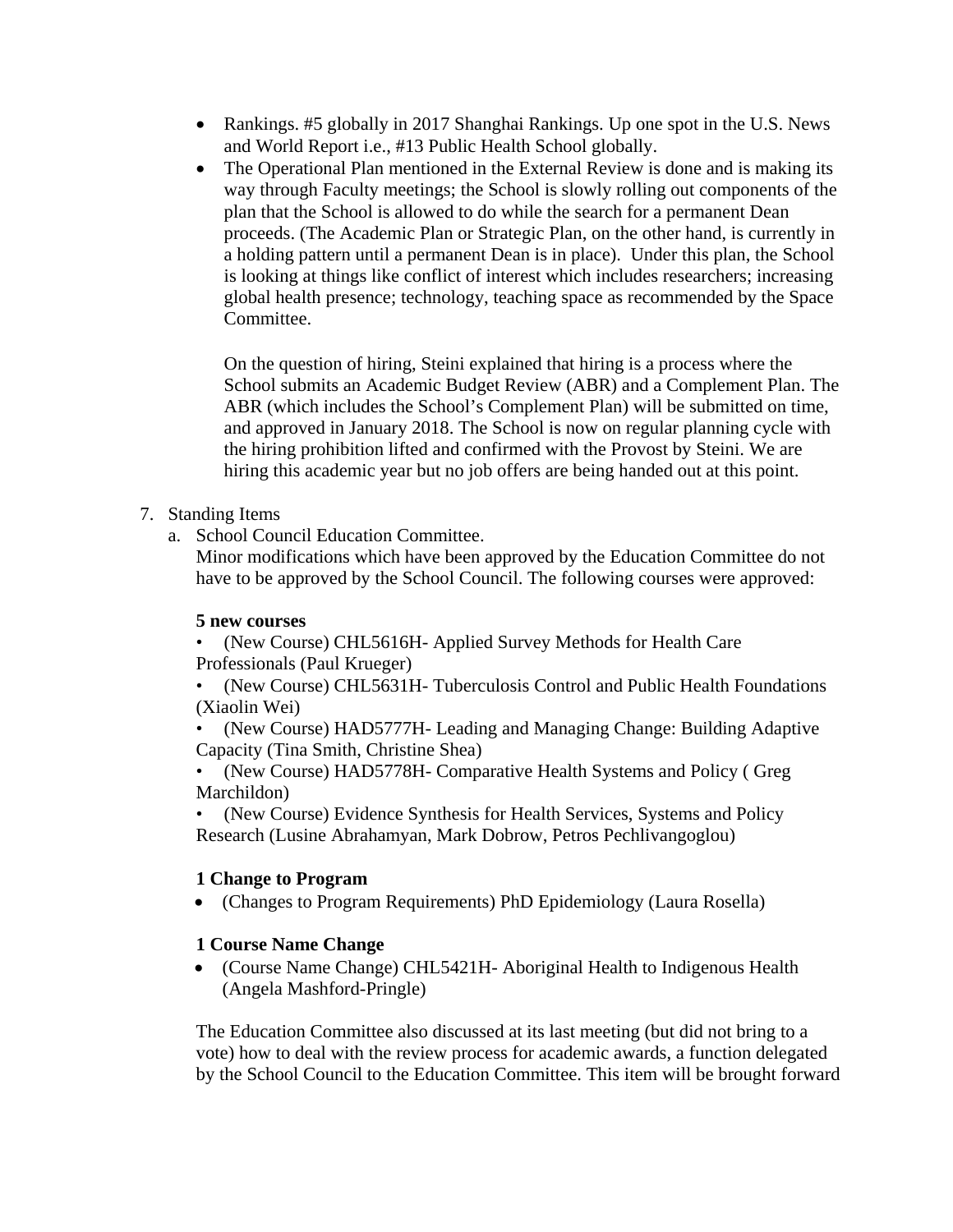with interim guidance on which information is required to review the terms and conditions of awards and approve on behalf of Council.

As well, in the previous meeting of the Education Committee, the Graduate Coordinators from both divisions of PHS and IHPME committed to share common border plate language on accessibility and plagiarism to be included in course syllabi that will come through to Education Committee for review/approval.

Paul Bozek also reiterated the call for the Teaching Staff roles that are currently open in the Education Committee.

No questions followed.

- b. Diversity and Equity Committee. Rhonda Cockerill and Uttam Bajwa, Chair and Co-Chair (with Arjumand Siddiqi who is on sabbatical leave) provided an update on the Committee.
	- The Committee was established in the Fall of 2016, made up of 64 members
	- In the August School Council Special Meeting, the committee came to the School Council with two recommendations: 1) to adopt the Statement on Equity, Diversity and Excellence. The Statement was adopted by the School Council. 2) Clarify responsibility for Diversity and Equity 3) for DLSPH to do a Diversity and Equity assessment
	- The Committee is re-convening on 11 Dec 2017 to build on these recommendations and planning activities that are doable this year that will reinforce the recommendations.
	- They are working on a draft terms of reference which will go to the Committee and members of senior administration
	- They are also looking at various inexpensive options to do the diversity and equity audit
	- The membership may need to be revisited because of students graduating or members who may not have been able to engage as much in the last year and may be able to do more this year.
	- The plan is to keep the statement a living document suggestions have been received such as creating posters and others which will be brought to the Committee's next meeting

There was a request for a message to be sent to program directors to disseminate thoughts on how to factor the statement into admissions process. Another question on whether a leadership position for equity and diversity will be hired – to which Rhonda noted that there is a lot that needs to be done including identifying the right type of position to facilitate this work.

An update on some of these items is expected in the next School Council meeting in March 2018.